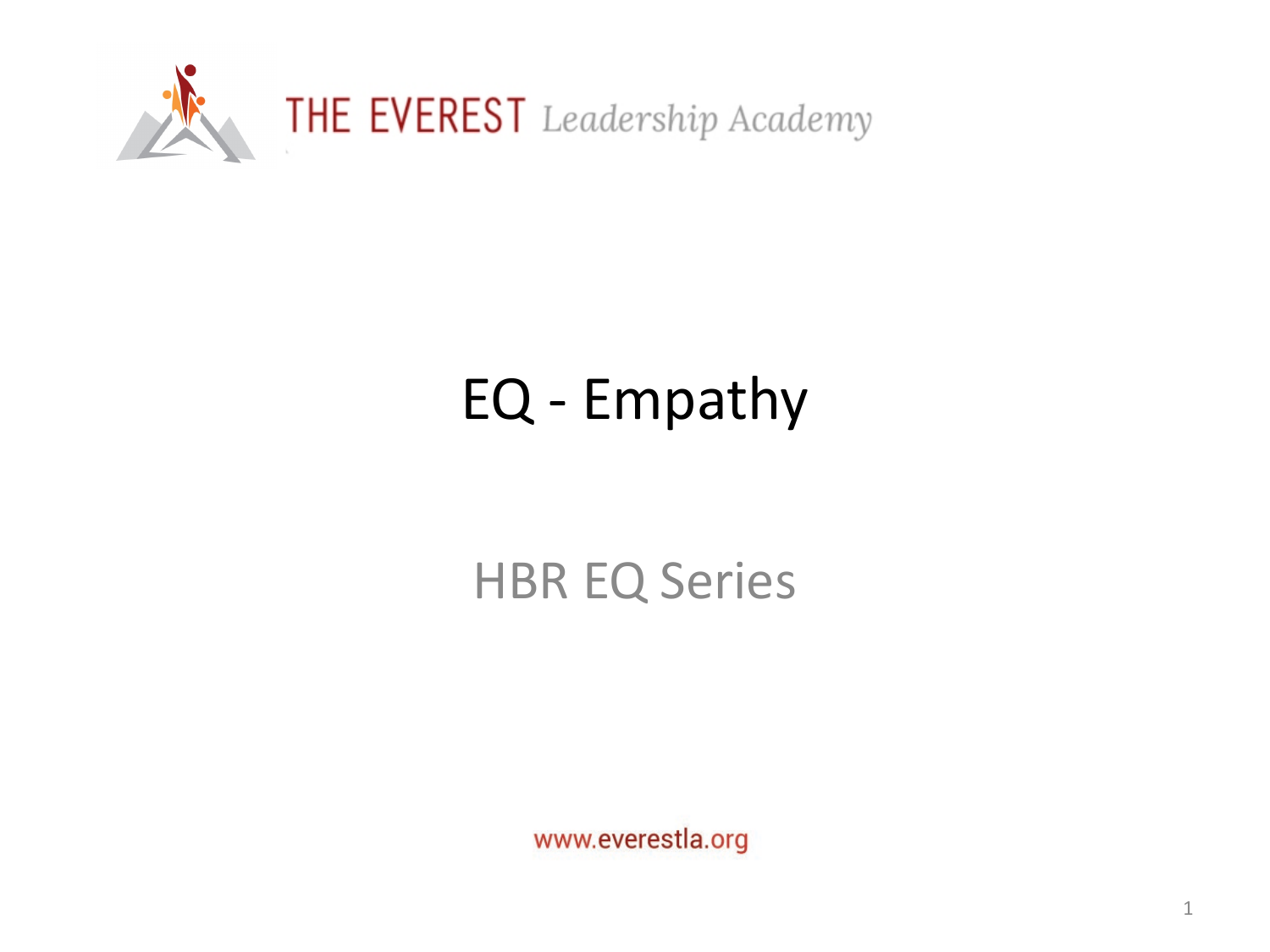

1 What is Empathy? By Daniel Goleman

- Focus on others
- Three distinct kinds of empathy:
	- $\Box$  Cognitive empathy the ability to understand another person's perspective
	- $\Box$  Emotional empathy the ability to feel what someone else feels
	- $\Box$  Empathic concern the ability to sense what another person needs from you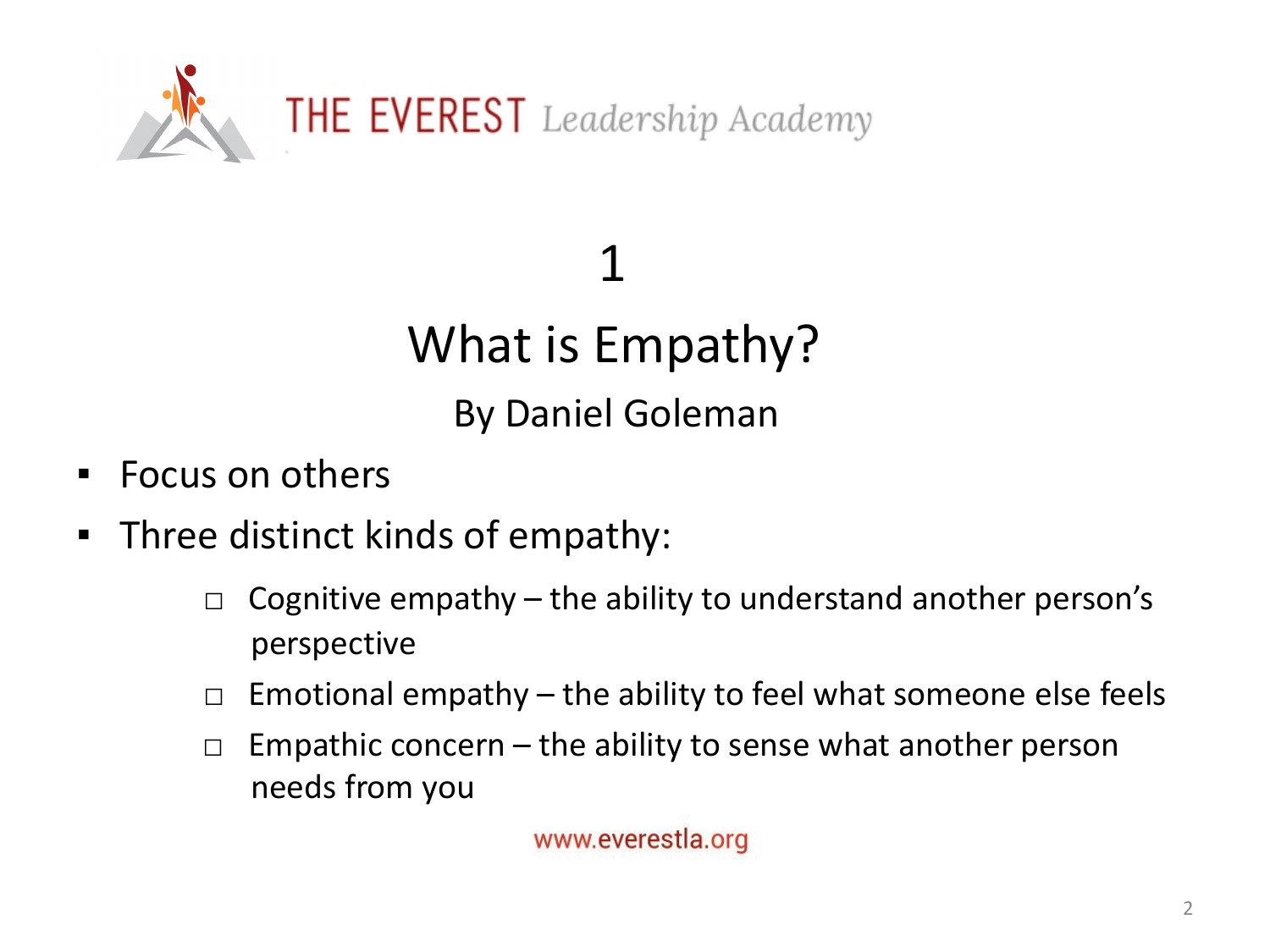

## Why Compassion is a Better Managerial Tactic Than Toughness By Emma Seppala

- **•** The traditional approach is to reprimand the person
- The more compassionate response will get you more powerful results
- Creating an environment where there is fear, anxiety, and lack of trust makes people shut down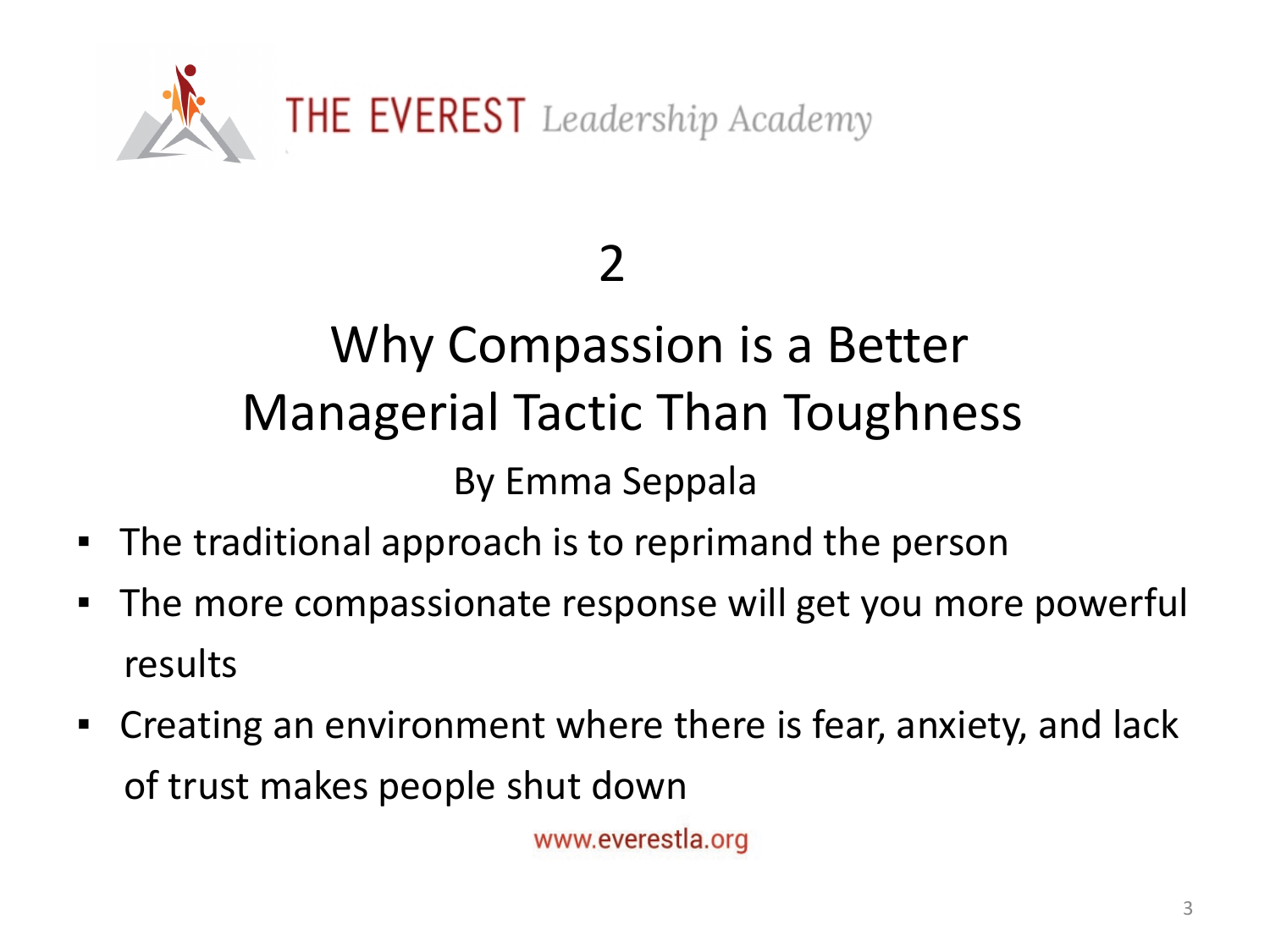

## What Great Listeners Actually Do By Jack Zenger & Joseph Folkman

- Not talking when others are speaking
- Letting others know you're listening through facial expressions and verbal sounds – building a person's self-esteem
- Being able to repeat what others have said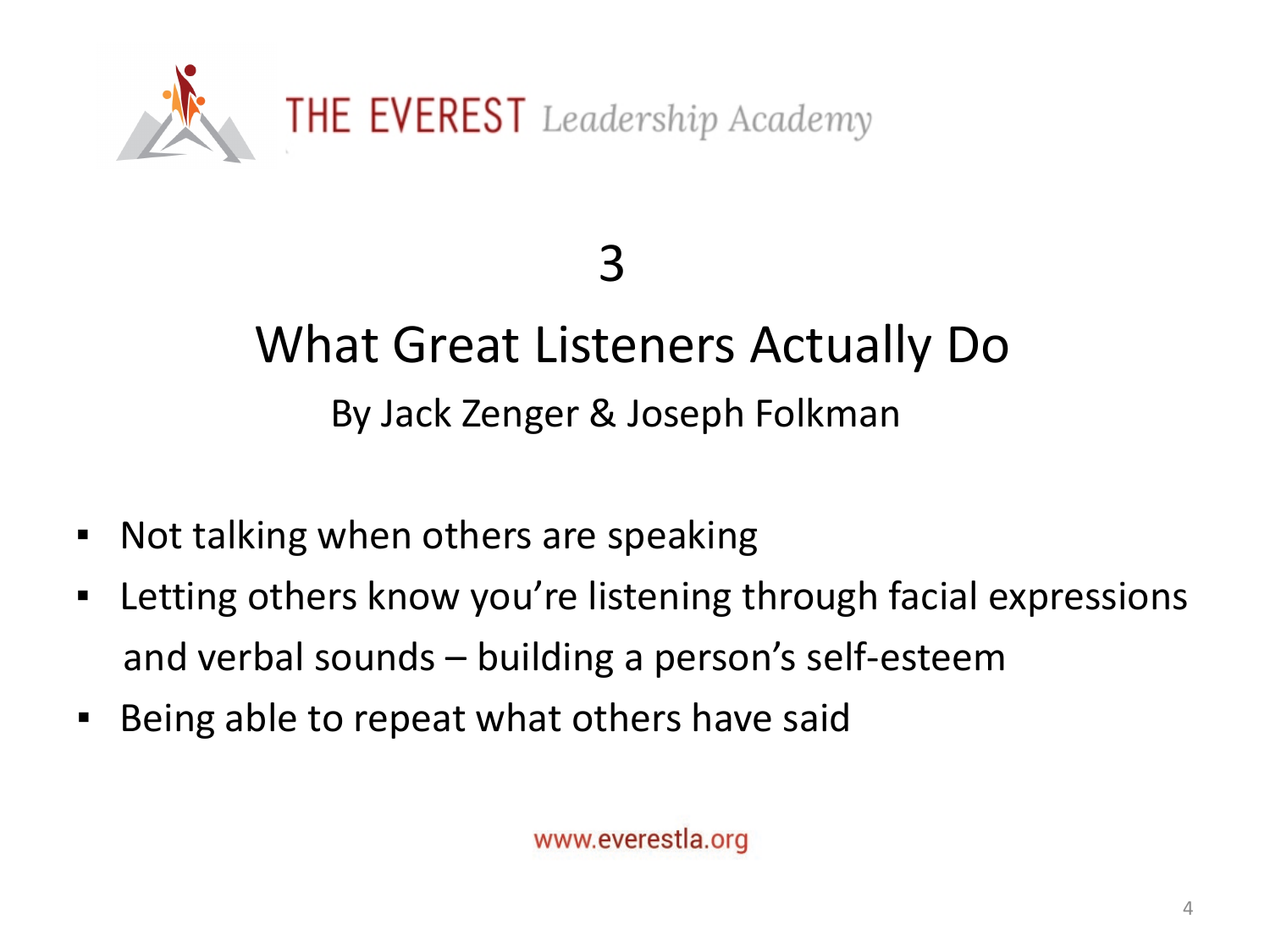

## Empathy is Key to a Great Meeting By Annie McKee

- Empathy is a competency that allows you to read people
- Empathy lets you see and manage these power dynamics. Power is very important in group settings
- The leader's emotions are highly infectious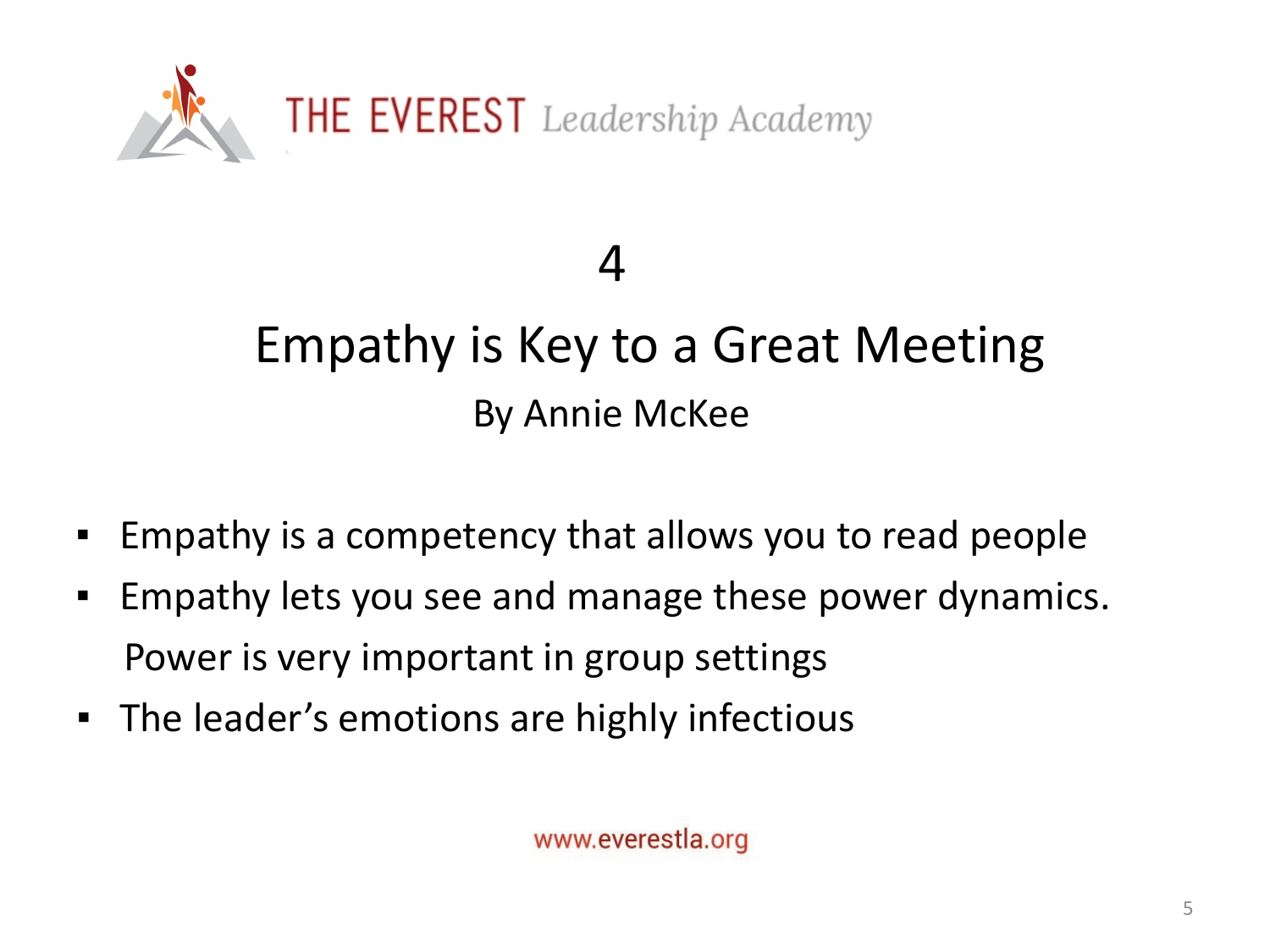

## Becoming Powerful Makes You Less Empathetic by Lou Solomon

- Research shows that personal power interferes with our ability to empathize
- Power in a way that is motivated by ego and self-interest
- Self-aware leaders do, however, recognize signals of power